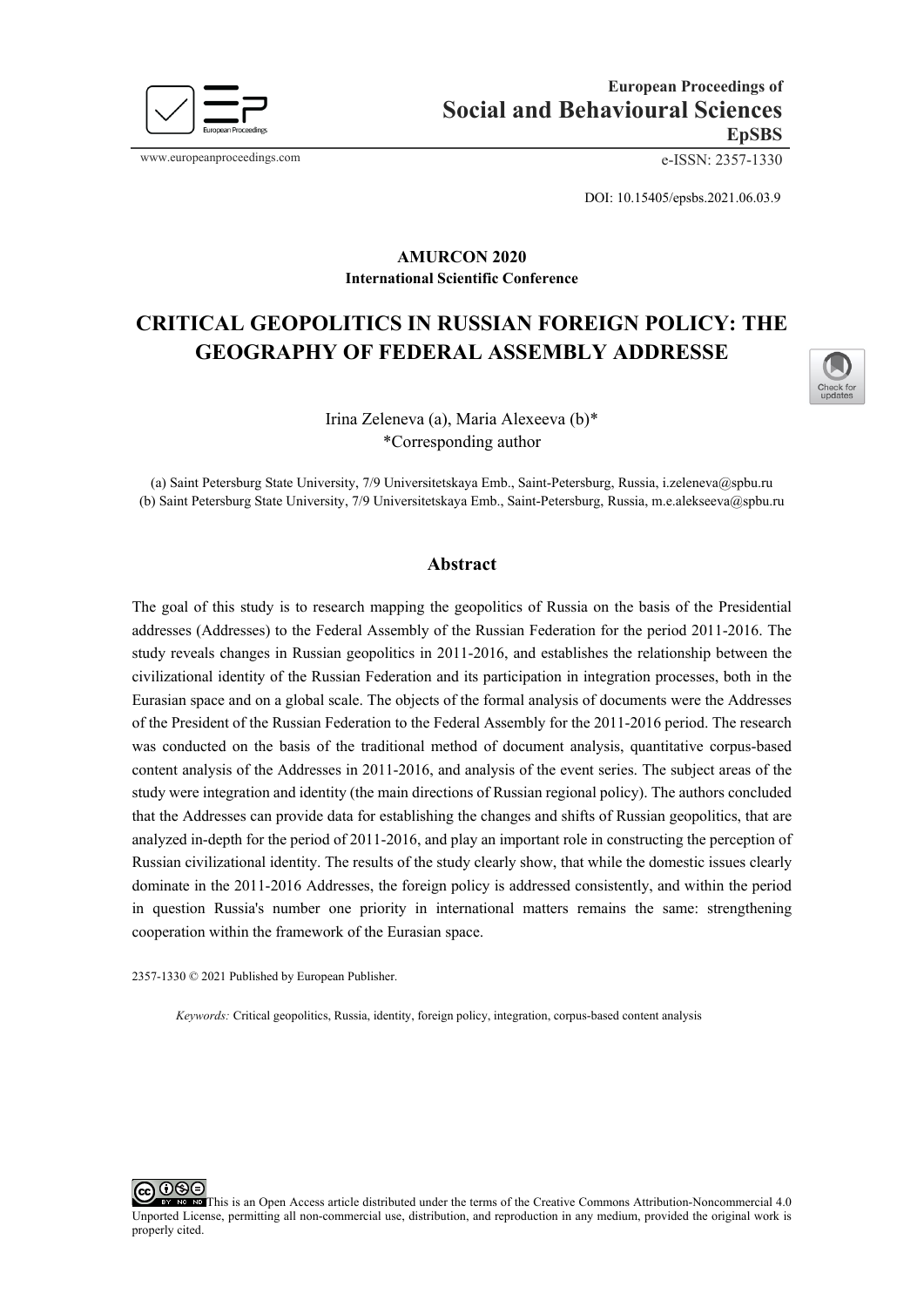# **1. Introduction**

In accordance with the Constitution of the Russian Federation, the President of Russia determines the main objectives of domestic and foreign policy of the Russian Federation (Konstitutsiya rossiyskoy federatsii, 1993), directs the foreign policy Kontseptsiya vneshney politiki rossiyskoy federatsii, 2013) and sets the foreign policy guidelines (Kontseptsiya vneshney politiki rossiyskoy federatsii, 2016). Annual Presidential addresses to the Federal Assembly of the Russian Federation [Addresses] reflect the President's views "on the situation in the country and on the basic objectives of the internal and foreign policy of the State" (Konstitutsiya rossiyskoy federatsii, 1993, p. 84).

The Addresses that took place between 2011 and 2016 reflect Russia's desire to project a strong and independent state, to declare that national interests are at the basis of its foreign policy, and that unbroken historical continuity determines its foreign policy identity. All the Addresses during this period touch upon the main areas of domestic and foreign policy, integration, identity, security threats, and geopolitical goals. The purpose of this study is to determine the priorities of Russia's foreign policy throughout the period in question, the shifts and slight changes of these priorities, the causes for them and the links between different factors, for which in-depth analysis of the source material is required.

## **2. Problem Statement**

Among modern (nonclassical) theories and schools of international relations and world politics (the basis for this research) is a school of critical geopolitics (Bachmann & Moisio, 2020; O'Tuathail, 1999).

Critical geopolitics link the process of making foreign policy decisions with spatial myth-making, cognitive maps, creation and reproduction by the elite and individual social strata or professional groups, professors, experts, journalists, etc., of spatial imagination (Omelicheva, 2016).

These ideas coincide with Social Identity Theory, a direction within the framework of constructivism, focused on the problem of recognition of status, search for status, and competitions between states for status (Larson & Shevchenko, 2003; Mercer, 1995; Volgy & Mayhall, 1995). Constructivism argues that core aspects of international relations are socially constructed, i.e. they are given their form by ongoing processes of social practice and interaction.

The constructivism approach was successfully applied by Hopf (2002) to the analysis of the category of identity, in the context of both the social construction of the foreign policy of the USSR and Russia in the second half of the 20th century, and, more broadly, of international politics in general. Neumann (1999) also successfully used the constructivist method of analysis to (re)create the perception of Russia from the point of view of the West. Neumann actively uses the notion of "collective identity" for understanding how different images of the "other" are formed in different spheres of world politics through discourse. Our discussion will follow his understanding of "collective identity" to analyze the Presidential addresses of 2011-2016 as part of the political discourse.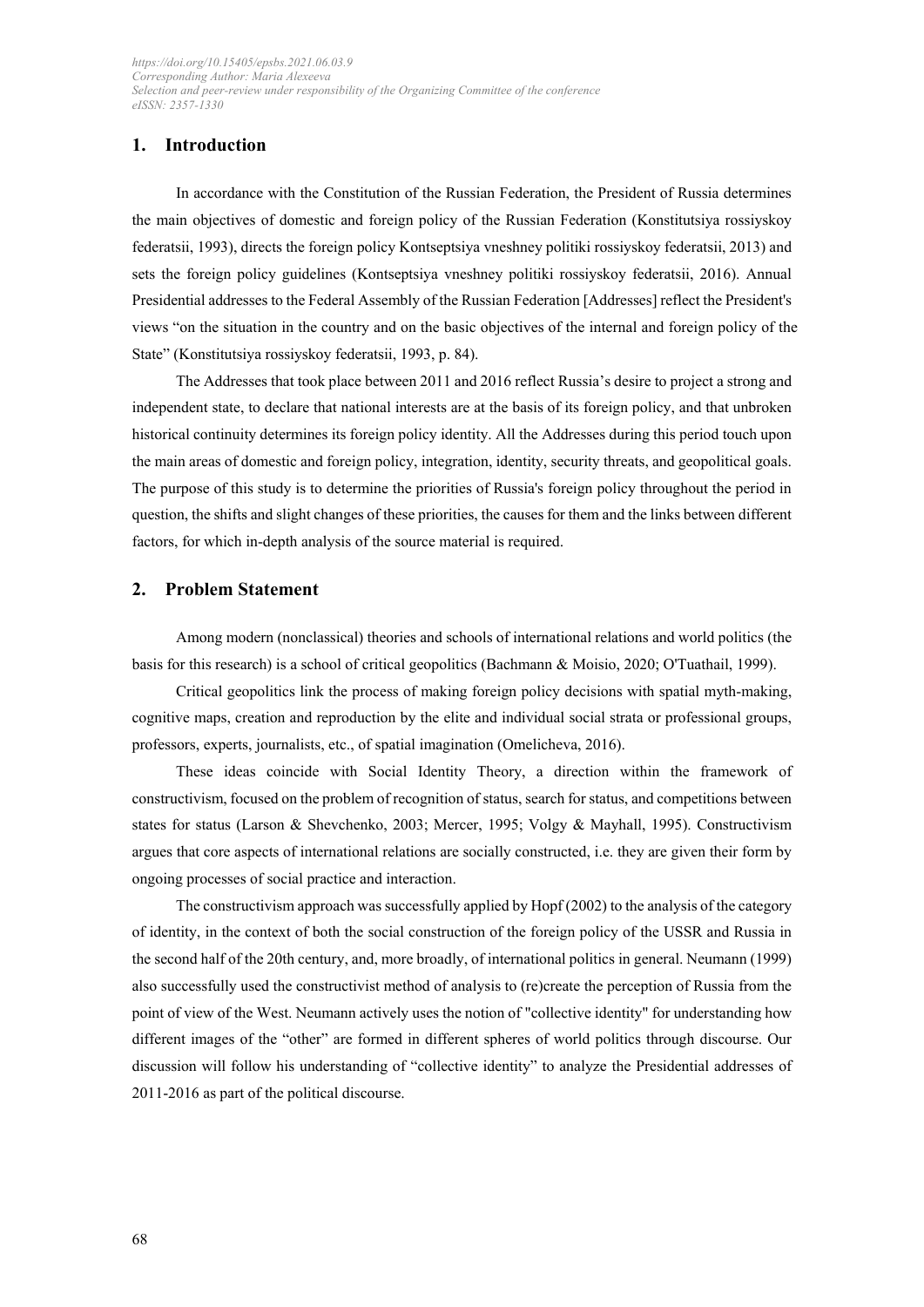# **3. Research Questions**

In order to better understanding the role that Presidential addresses play in Russian foreign policy, we are to first: 1. Identify changes in Russian geopolitics in 2011-2016; and 2. Establish a link between the civilizational identity of the Russian Federation and its participation in the integration process. The data for the formal analysis is contained in the Presidential addresses to the Federal Assembly of the Russian Federation from 2011 to 2016. The source for the texts of these Addresses is the official website of the President of the Russian Federatio[n www.kremlin.ru.](http://www.kremlin.ru/)

## **4. Purpose of the Study**

The purpose of this study is to determine the priorities of Russia's foreign policy throughout the period in question, the shifts and slight changes of these priorities and their causes, as well as the links between different factors, for which in-depth analysis of the source material is required.

## **5. Research Methods**

The methodological basis of this study integrates a realistic research paradigm, within which critical geopolitics developed, and a constructivist paradigm of international relations theory. We share the approach of P. Kelly, who believes that a new level of assessment is needed for a comparative analysis: one that objectively compares two trends (traditional and critical) within the framework of geopolitics (Kelly, 2006).

This study uses the following methods: traditional method of document analysis (content analysis of the document and context analysis), corpus-based quantitative content analysis, and event series analysis. For the corpus-based quantitative content analysis was prepared the "Presidential addresses to the Federal Assembly of the Russian Federation 2011-2016" (PAFARF\_11-16) corpus, with each Address as a subdivision of the Corpus.

## **6. Findings**

One of the foundations for the emergence of the Russian state, which may embody the concept of "Russian civilization," was that for centuries, the country's political elite considered territory as expanding space (Katzenstein, 2017; Kolosov & Sebentsov, 2020; Tsygankov, 2016; Zeleneva & Ageeva, 2018). The supranational Russian superethnos was formed and further developed on the foundation of the Russian state. Compared to European nations and Afro-Asian ethnic and religious communities, it was unique because throughout its development the role of the space-territorial factor was of paramount importance, dominating socio-economic, spiritual, religious, and national factors. Modern Russia is a unique community. On one hand, Russia can be regarded as a one-nation state, as more than four-fifths of the population are ethnic Russians. On the other hand, Russia consists of more than a hundred different ethnic groups.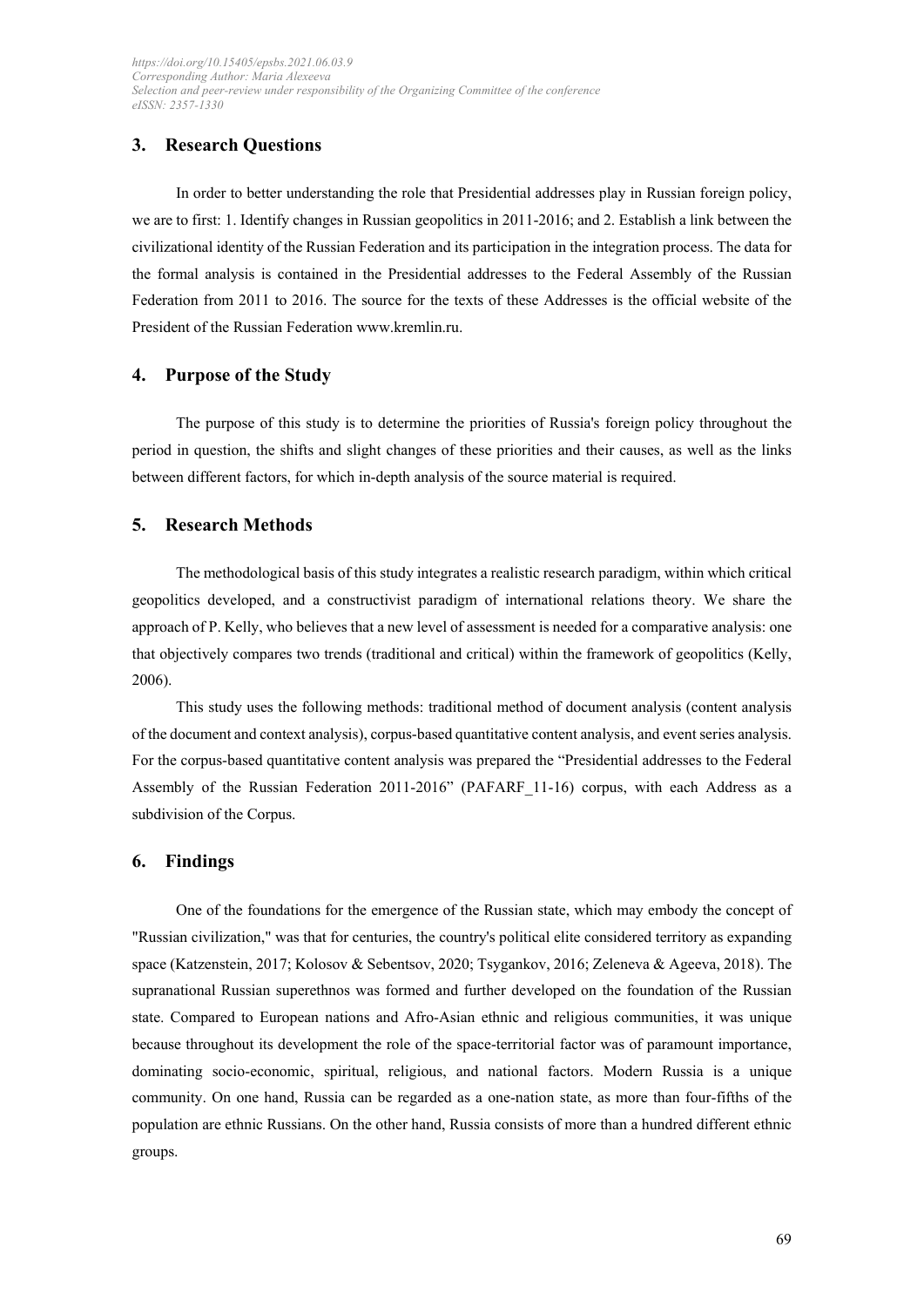Despite significant differences, the formation of the Russian identity in the early 21st century appeared to go in the direction of rapprochement with European cultural identity, as Russia's acquaintance with Europe has very deep roots.

The main feature of the Russian geocultural potential is the borderline nature of Russian civilization. Russia is not located within any one civilization, but at the intersection of several civilizations, in particular Christian and Islamic. The geocultural strategy of Russia should not be aimed at inclusion into any one geocultural space, since this can lead to the emergence of conflicts within Russia itself. No ideology aimed at establishing one dominant ethnic group or religion can be accepted as a strategy for sustainable development of Russia. As if summing up an intermediate result of reflections on the fate of Russian civilization, in 2012 President Vladimir Putin (2012) wrote in the article "Russia: the national question" about the essence of civilization, about its code.

Russia emerged and for centuries developed as a multinational state. The state in which the process of mutual adaptation, mutual pervasion, mixing of people on a family, on friendly, on an official level was constantly present ... Such a civilizational identity is based on the preservation of the Russian cultural dominant, which is supported not only by ethnic Russians, but also by all the carriers of such identity regardless of nationality. This is the cultural code that has undergone in recent years serious trials, that there have been and still are being made attempts to crack. And, nevertheless, it certainly remains. At the same time, it must be nurtured, strengthened and protected.

Speaking of identity, in the 2015 Address, Putin quoted the words of D. Mendeleev, spoken more than a hundred years ago, but extremely relevant today: "Divided, we will be immediately destroyed. Our strength is in unity, in the army, in benign family life, multiplying the growth of the people, and in the natural growth of our inner wealth and peace"(Poslaniye…, 2015). The cultural code of Russia, indicated in the Address and in the Putin's words, is therefore, a multi-ethnic state, a force in unity, family and spiritual values, in which not the least valuable is Orthodoxy.

The 2012 Address attracted attention due to the increase in the number of references to "Russia." Compared to the 2011 Addresses, "Russia" was mentioned in various contexts more than 50 times in 2012, 59 times in 2014, and 30 times in 2015. The question "what is Russia?"—which was a concern for political elite for centuries, as we've established earlier—once again became relevant, primarily because of the Russian dilemma, where to move: to the West or to the East. The answer to this question, interwoven into ongoing processes of social practice and interaction, but guided by the opinions and views of the state's leaders, expressed in their public speeches (the annual form of which is Presidential address) is also part of Russia's civilizational code, its identity.

The processes of regional integration, taking place nowadays all around the world, are particularly relevant to Russia and its unique geopolitical role; they transform the model of the traditional national state, creating favorable conditions for the formation of a macroregional identity. The 2011-2016 Addresses allow us to observe, how the macroregional identity is formed, what circumstances affect it. The 2012 Address states: "The interest in integration is growing in America (both North and South America), in Europe, and in Asia, and these processes are gaining momentum" (Poslaniye…, 2012)*.*

But despite the deep-rooted ties to European states, the pattern of breaking from Europe, that began in 2006, as observed by Ambrosio (2013) continued in the later Addresses, and as we have established in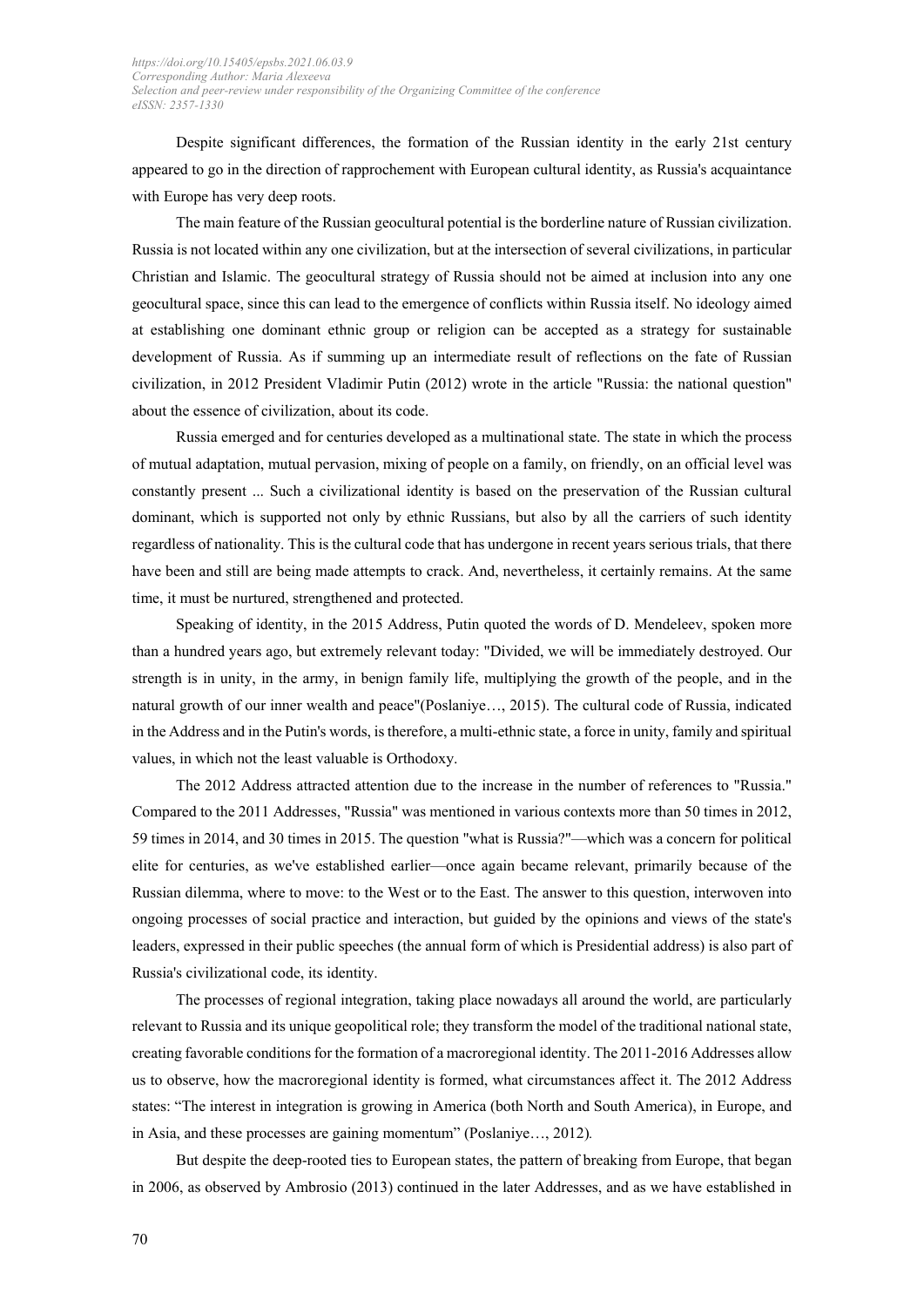the previous section, Russian priority in the 2012 Address is clearly the integration within the Eurasian space (Poslaniye…, 2012)*:* 

 We will move towards closer integration. This is exemplified by the [Eurasian] Customs Union and the Common Economic Space of Russia, Belarus and Kazakhstan, which are already functioning effectively. We have begun to establish the Eurasian Economic Union, and naturally we will continue to work at this and achieve this goal*.* 

The significance of this region can be traced back to an analysis of the references to international organizations in the Eurasian space that were created with the direct participation of Russia. Organizations within the Eurasian space (CIS, EAEU, EACU, CSTO, and SCO) account for 55% of all references. Frequent reference to the Eurasian economic community is connected with the transition of this community to the second integration stage — the formation of the Single Economic Space of the Eurasian Economic Community (EurAsEC, or EAEU since 2015). In addition, it should be noted that five EurAsEC member states—Belarus, Kazakhstan, Kyrgyzstan, Russia, and Tajikistan—are also members of the CIS. In most cases, references to CIS states in the Addresses were related to activities of the Eurasian Economic Community (and later EAEU).

In the 2012 Address (Poslaniye…, 2012) we also observe the increasing significance of Asia-Pacific integration, thus bringing to the fore the Eastern vector, which is seen as having valuable growth potential:

In the 21st century, the vector of Russia's development will be the development of the East. Siberia and the Far East represent our enormous potential ... And now we must realise our potential. We have the opportunity to assume a worthy place in the Asia-Pacific region, the most dynamic region in the world*.* 

The political events of 2014, leading to the imposition of sanctions on Russia, made the "turn to the East", towards the Asia-Pacific region, even more prominent in the Addresses; and even if the West is still mentioned, its role is obviously downplayed *(*Poslaniye…, 2014)*:* 

Our goal is to have as many equal partners as possible, both in the West and in the East. We will expand our presence in those regions where integration is on the rise, where politics is not mixed with economy, and where obstacles to trade, to exchange of technology and investment and to the free movement of people are lifted... We see how quickly Asia Pacific has been developing over the past few decades. As a Pacific power, Russia will use this huge potential comprehensively*.*

The World Trade Organization [WTO] is mentioned twice in the 2011 Addresses, in reference to the accession of Russia to this organization. References to the BRICS (Brazil, Russia, India, China and South Africa), and the Shanghai Cooperation Organisation [SCO] appear consistently in the 2011, 2013, 2016 Addresses, illustrating the sustained interest in further cooperation. Both the SCO and Association of Southaeast Asian Nations [ASEAN] are mentioned in the context of the prospect of forming an economic partnership with the EAEU. It should be noted that references to international economic organizations (WTO, BRICS, EAEU) are generally more frequent than references to military alliances (Collective Security Treaty Organization [CSTO], SCO). NATO, that accounted for 19,3% of all references in the 2000-2010 Addresses (Ambrosio, 2013), and OSCE are not mentioned in the 2011-2016 Addresses at all, which clearly shows the shift of Russian geopolitical interests in the last decade.

The will to establish the Eurasian Economic Union, to further integration within the post-Soviet space, expressed in the 2012 Address, is close to being realized in the end of 2014, and the Address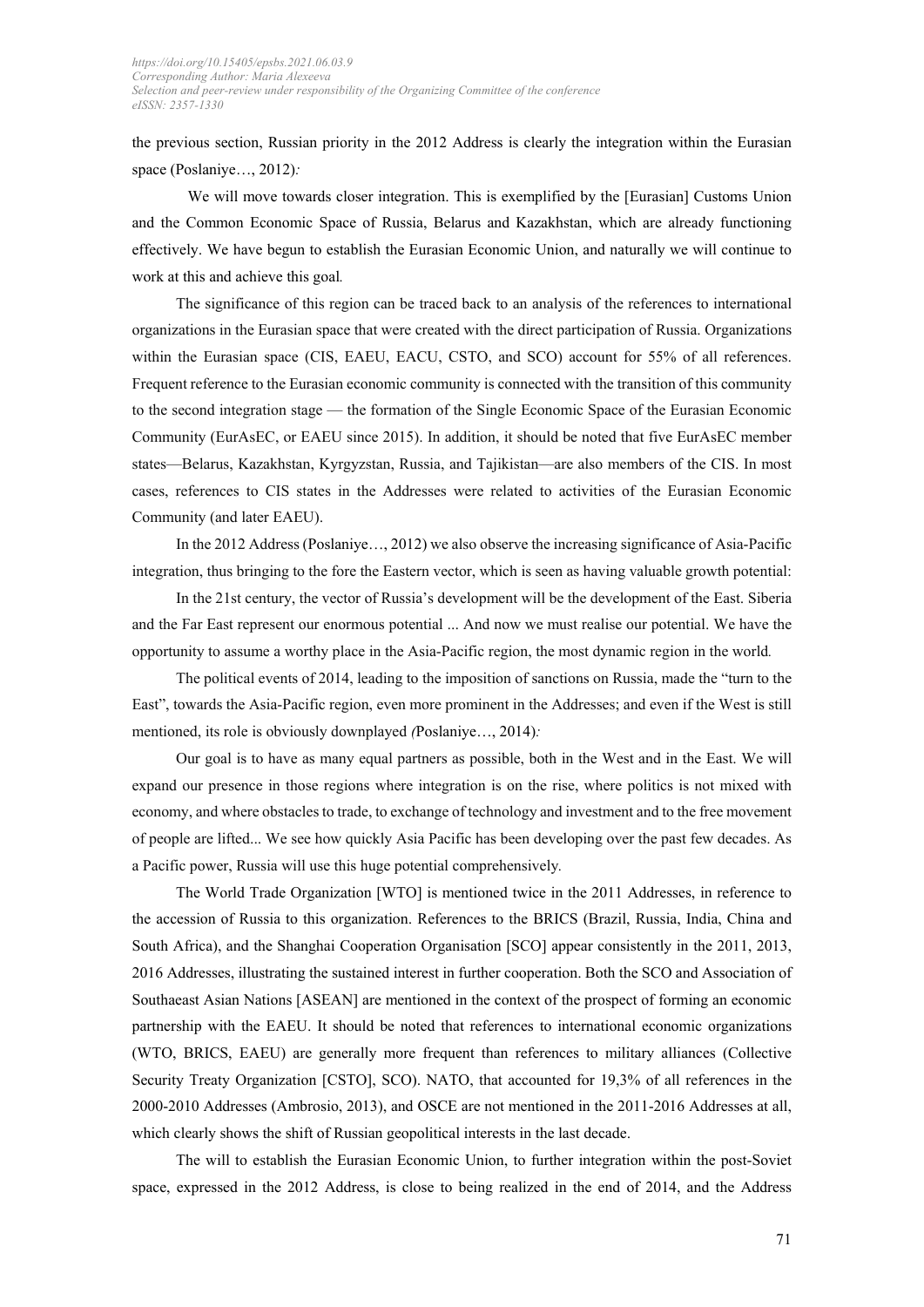emphasizes the fundamental principles of "strong cooperation" within the Union, among which "national identity" is on the most important: "The topmost principles are equality, pragmatism and mutual respect, as well as the preservation of national identity and state sovereignty of its member countries" (Poslaniye…, 2014)*.* 

In the 2016 Address there is a plethora of foreign policy statements (Poslaniye…, 2016):

Further strengthening cooperation within the Eurasian Economic Union and with other CIS countries has always been a foreign policy priority for Russia.

Russia attaches great importance to the idea of building a multi-level integration model for Eurasia in the form of a Greater Eurasian Partnership. … I am confident that we can have conversation with the European Union countries, where the demand for political and economic independence is currently on the rise.

There is great potential for Russia in terms of cooperation with the Asia-Pacific region, as we saw at this year's Eastern Economic Forum. I ask the Government to make sure that all decisions regarding the development of the Russian Far East are implemented without exception. Let me reiterate that Russia is proactive in its Eastern policy not because of any momentary considerations we may have, not because of the cooling in relations with the United States or the European Union, but for the reason that it serves Russia's long-term interests and is consistent with the global development trends.

Russia is also ready to work with the new US Administration.

Thus, the 2016 Address present the new perception of integration, that might once again alter Russia geopolitical codes and influence Russian civilizational identity. The convergence of large spaces and SCO integration projects may contribute to the formation of the ASEAN Economic Partnership; connecting large spaces, the European Union, the Eurasian Economic Union, China, India, Japan, and ASEAN countries can lead to full integration of the entire Eurasian space and to the formation of a Greater Eurasian Partnership (Alimov, 2018; Bordachev, 2018; Garmash, 2017; Laruelle, 2015; Novikov & Shumkova, 2018). Whether this vision can indeed be realized in the future remains to be seen, but it is definitely present in the cognitive map of the Russian president at this point.

#### **7. Conclusion**

Based on the six Presidential Addresses to the Federal Assembly of the Russian Federation (2011- 2016) we made an attempt to assess the role Russia strives to plays in the world and to trace, whether the changes of geopolitical interests coincide with shifts in the perception of national identity.

The results of the study clearly show, that while the domestic issues clearly dominate in the 2011- 2016 Addresses, the foreign policy is addressed consistently, and within the period in question Russia's number one priority in international matters remains the same: strengthening cooperation within the framework of the Eurasian space. The statements of the 2011-2015 Addresses tend to emphasize the significance of Russia's integration and cooperation with such organizations as EAEU, CIS, CSTO, and SCO, while the 2016 Address goes further, and aims to further the ideas of building a multi-level integration model for Eurasia, a Greater Eurasian Partnership.

The once important vector of foreign policy, the European one, according to our study, in 2011- 2016 recedes into the background. The situation around Ukraine significantly affected political and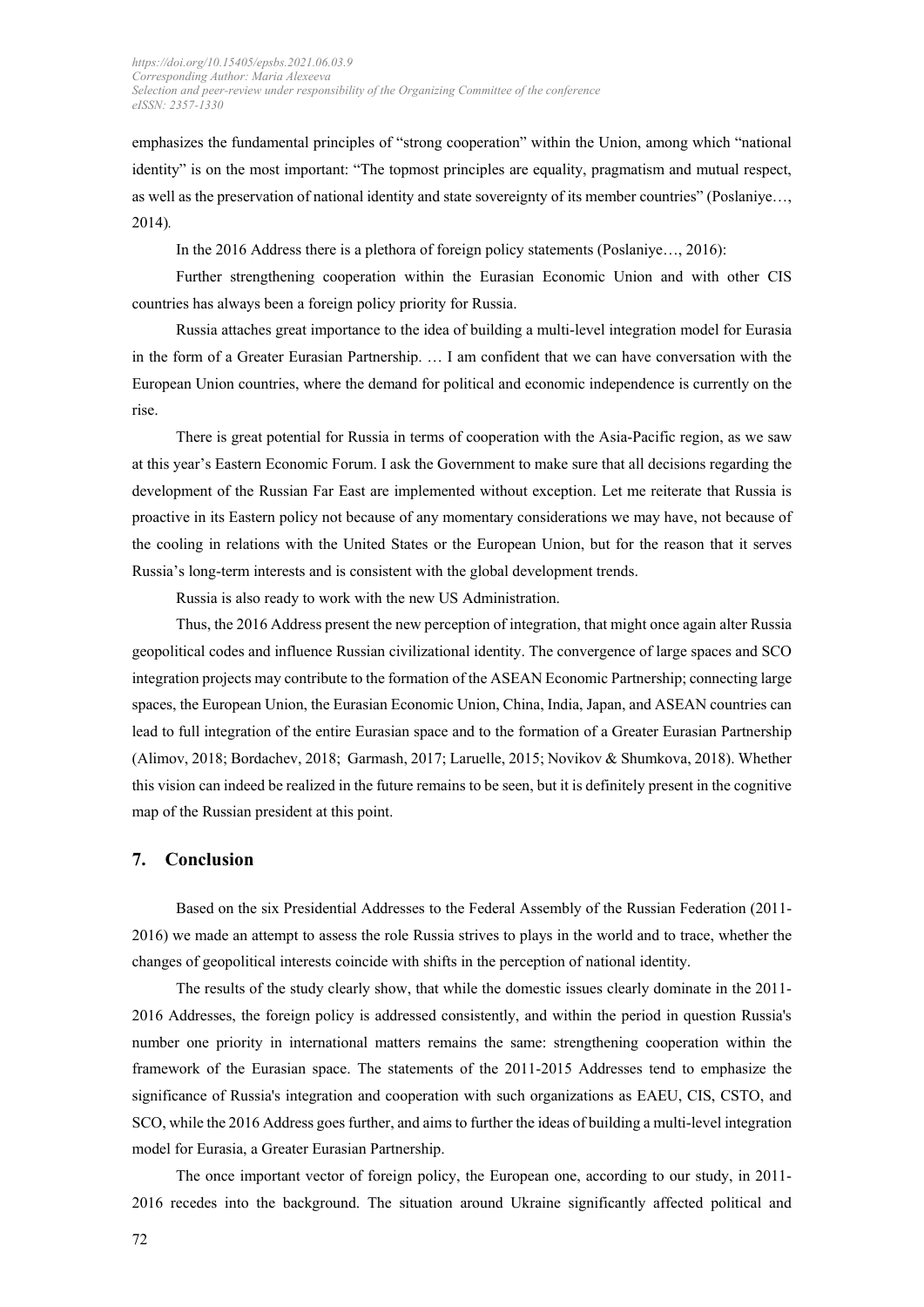economic relations with Europe. The role of the West, specifically the United States in the chess game in the Eurasian space is noted as negative, and while Europe is still regarded as a neighbor and partner, the Asia-Pacific vector is presented as more significant. However, this is dictated not by the cooling of relations with the West, but by national interests (further development of Siberia and the Far East) and long-term development prospects, thus emphasizing the significance of national interests in preserving Russian civilizational identity, as well as adding the notion of Russia as a "Pacific power" to the discursive construct of Russian identity.

China and other Asia-Pacific countries are introduced into the 2011-2016 discourse as members of many international organizations that are important to Russia and are consistently referenced in the Addresses: the SCO, BRICS, etc.; India and China, in particular, are presented as valued strategic partners. Despite the high importance of the European vector in earlier period, in the latest Addresses the integration with these particular countries is presented as a second priority after the Eurasian space integration, and the foreign policy section of the 2016 Address is focused on the, perhaps, debatable, but strongly emphasized by the Russian leaders notion, that only by linking such large areas as the European Union, the Eurasian Economic Union, China, India, Japan, and ASEAN countries the true integration throughout the Eurasian space may be achieved through the Greater Eurasian Partnership, thus adding one more focus for the perception of Russian geopolitics, as it is presented by the cognitive maps of Russian Presidents in 2011- 2016.

#### **References**

- Alimov, R. (2018). The Shanghai Cooperation Organisation and Greater Eurasia. *International Organisations Research Journal*, *13*(3), 9-32. [https://d](https://doi.org/10.1016/j.eist.2018.01.002)oi.org/10.17323/1996-7845-2018-03-01
- Ambrosio, T. (2013). Mapping the Geopolitics of the Russian Federation after Yeltsin: The Geography of Federal Assembly Addresses under Putin and Medvedev. *Geopolitics, 18*(2)*.* <https://doi.org/10.1080/14650045.2012.717554>
- Bachmann, V., & Moisio, S. (2020). Towards constructive critical geopolitics Inspirations from the Frankfurt School of critical theory. *Environment and Planning C: Politics and Space*, *38*(2), 251- 268. https://doi.org/10.1177/2399654419869016
- Bordachev, T. (2018). Greater Eurasia and Russian Foreign Policy Priorities. *Asian Politics & Policy*, *10*, 597-613. https://doi.org/*[10.1111/aspp.12422](https://doi.org/10.1111/aspp.12422)*
- Garmash, A. (2017). Transregionalizm: kontseptual'naia opora sotrudnichestva EAES-ASEAN i bol'shogo Evraziiskogo partnerstva [Transregionalism: Underlying Concept of EAEU-ASEAN Cooperation and Greater Eurasian Partnership]. *Comparative Politics Russia,* 147-156. https://doi.org/10.18611/2221-3279-2017-8-2-147-156 [in Russ.].
- Hopf, T. (2002). *Social Construction of International Politics. Identities and Foreign Policies, Moscow, 1955 and 1999*. Cornell University Press.
- Katzenstein*,* P. (2017). Mapping Eurasia in an Open World: How the Insularity of Russia's Geopolitical and Civilizational Approaches Limits Its Foreign Policies. *Perspectives on Politics, 15*(2), 428-442. <https://doi.org/10.1017/S153759271700010X>
- Kelly, P. (2006). A critique of critical geopolitics. *Geopolitics*, *11*(1)*,* 24-53[.](https://doi:10.1080/14650040500524053) [https://doi.org/10.1080/14650040500524053](https://doi:10.1080/14650040500524053)
- Kolosov, V., & Sebentsov, A. (2020). Russian borderlands: Contemporary problems and challenges. *Regional Science Policy & Practice, 12*(2), 671-687.<https://doi.org/10.1111/rsp3.12285>
- Kontseptsiya vneshney politiki rossiyskoy federatsii. (2013). [Concept of the Foreign Policy of the Russian Federation]. ww[w https://www.mid.ru](https://www.mid.ru/)